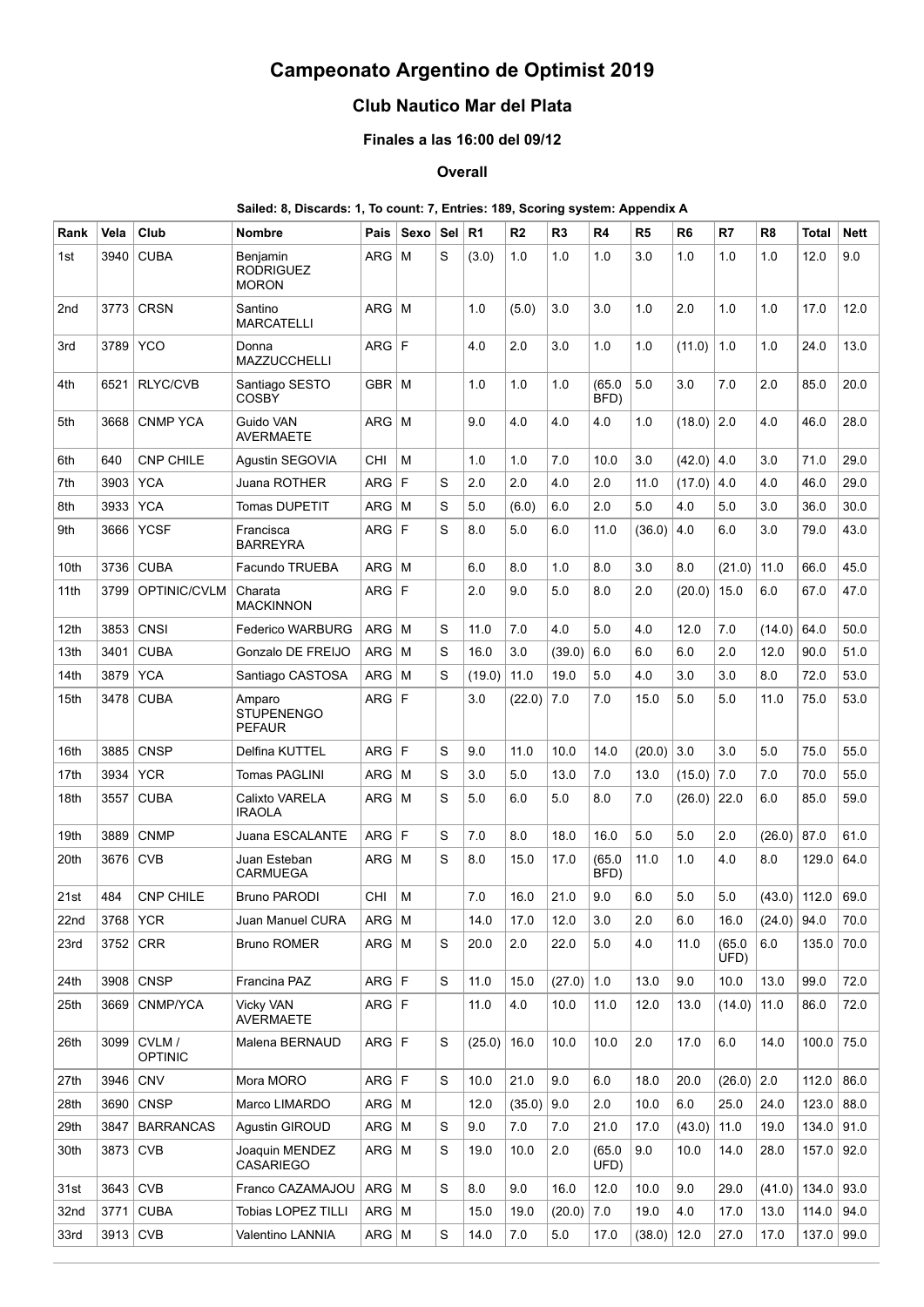| Rank | Vela     | Club             | <b>Nombre</b>                      | Pais       | Sexo     | Sel | R <sub>1</sub> | R <sub>2</sub> | R <sub>3</sub> | R4             | R5             | R <sub>6</sub> | R7             | R <sub>8</sub> | <b>Total</b> | Nett  |
|------|----------|------------------|------------------------------------|------------|----------|-----|----------------|----------------|----------------|----------------|----------------|----------------|----------------|----------------|--------------|-------|
| 34th | 3778     | <b>CNMP</b>      | Franco SANCHEZ                     | <b>ARG</b> | M        | S   | (27.0)         | 25.0           | 15.0           | 19.0           | 20.0           | 7.0            | 3.0            | 12.0           | 128.0        | 101.0 |
| 35th | 3786     | <b>CVR</b>       | Felipe SEGUI                       | ARG        | M        | S   | 2.0            | 3.0            | 21.0           | 15.0           | 32.0           | 7.0            | (65.0)<br>DNC) | 23.0           | 168.0        | 103.0 |
| 36th | 3743     | <b>YCA</b>       | Simon BECCAR<br>VARELA             | <b>ARG</b> | M        | S   | 19.0           | (22.0)         | 17.0           | 20.0           | 11.0           | 9.0            | 22.0           | 5.0            | 125.0        | 103.0 |
| 37th | 3667     | <b>CNMP</b>      | Rocco RACIOPPI                     | <b>ARG</b> | M        | S   | 10.0           | 14.0           | (36.0)         | 13.0           | 15.0           | 8.0            | 33.0           | 18.0           | 147.0        | 111.0 |
| 38th | 3141     | <b>CUBA</b>      | Francisco WEISZ                    | <b>ARG</b> | M        | S   | 21.0           | 14.0           | 11.0           | 21.0           | 14.0           | 13.0           | 18.0           | (38.0)         | 150.0        | 112.0 |
| 39th | 3257     | <b>CNSP</b>      | Agustin MALACALZA                  | <b>ARG</b> | м        | S   | (38.0)         | 35.0           | 16.0           | 12.0           | 17.0           | 11.0           | 9.0            | 15.0           | 153.0        | 115.0 |
| 40th | 3595     | CNSI             | Tomas TRAVAGLINI                   | <b>ARG</b> | M        | S   | 23.0           | 19.0           | 21.0           | (31.0)         | 8.0            | 14.0           | 6.0            | 25.0           | 147.0        | 116.0 |
| 41st | 163      | OPTINIC/YCE      | Víctor Chacha<br><b>GALEANO</b>    | <b>PAR</b> | м        |     | (49.0)         | 9.0            | 2.0            | 40.0           | 9.0            | 8.0            | 47.0           | 2.0            | 166.0        | 117.0 |
| 42nd | 3896     | <b>CVB</b>       | Julieta BENEDETTO                  | <b>ARG</b> | l F      | S   | 23.0           | 6.0            | (36.0)         | 24.0           | 14.0           | 7.0            | 12.0           | 31.0           | 153.0        | 117.0 |
| 43rd | 3812     | <b>CRLP</b>      | <b>Felipe Andres</b><br>WENZEL     | ARG        | M        | S   | 24.0           | 13.0           | 18.0           | 3.0            | 15.0           | (46.0)         | 13.0           | 32.0           | 164.0        | 118.0 |
| 44th | 3612     | <b>CNSP</b>      | Francisco GOMEZ                    | ARG        | M        | S   | 4.0            | 10.0           | 11.0           | 29.0           | (36.0)         | 25.0           | 8.0            | 35.0           | 158.0        | 122.0 |
| 45th | 3728     | <b>CUBA</b>      | Lola TRUEBA                        | <b>ARG</b> | F        | S   | 6.0            | 26.0           | (27.0)         | 9.0            | 25.0           | 16.0           | 15.0           | 25.0           | 149.0        | 122.0 |
| 46th | 3932     | <b>CNMP</b>      | Felipe IRIGOYEN                    | ARG        | M        | S   | 18.0           | 21.0           | (35.0)         | 10.0           | 7.0            | 31.0           | 12.0           | 23.0           | 157.0        | 122.0 |
| 47th | 3842     | <b>YCA</b>       | Franco BLOUSSON                    | $ARG$   M  |          | S   | 7.0            | 23.0           | 12.0           | (65.0)<br>DNC) | 25.0           | 34.0           | 16.0           | 7.0            | 189.0        | 124.0 |
| 48th | 3670     | <b>CNMP</b>      | Santos BARBERO                     | <b>ARG</b> | l M      | S   | 16.0           | 26.0           | 24.0           | 12.0           | (38.0)         | 21.0           | 17.0           | 9.0            | 163.0        | 125.0 |
| 49th | 3682     | <b>CUBA</b>      | <b>Tomas FERRANTE</b>              | <b>ARG</b> | M        | S   | 4.0            | 15.0           | (40.0)         | 15.0           | 18.0           | 14.0           | 29.0           | 31.0           | 166.0        | 126.0 |
| 50th | 3892     | <b>YCA</b>       | Diego<br>PASQUARIELLO              | ARG        | $\mid M$ | S   | 13.0           | 16.0           | 33.0           | (65.0)<br>BFD) | 26.0           | 17.0           | 21.0           | 5.0            | 196.0        | 131.0 |
| 51st | 3891     | <b>YCA</b>       | Marcos PRUDEN                      | ARG        | M        | S   | 21.0           | 20.0           | (65.0)<br>DNC) | 4.0            | 9.0            | 35.0           | 15.0           | 29.0           | 198.0        | 133.0 |
| 52nd | 3602     | <b>YCA</b>       | <b>Francisco BIANCHI</b>           | <b>ARG</b> | M        | S   | 15.0           | 14.0           | 19.0           | 26.0           | 21.0           | (32.0)         | 17.0           | 22.0           | 166.0        | 134.0 |
| 53rd | 3484     | <b>CUBA</b>      | <b>Valentin FREY</b>               | <b>ARG</b> | M        |     | 5.0            | 26.0           | (37.0)         | 24.0           | 12.0           | 36.0           | 20.0           | 12.0           | 172.0        | 135.0 |
| 54th | 3805     | <b>CUBA</b>      | Joaquin TARASIDO                   | <b>ARG</b> | M        |     | 10.0           | 28.0           | 23.0           | 6.0            | 18.0           | (48.0)         | 33.0           | 17.0           | 183.0        | 135.0 |
| 55th | 3947     | <b>YCA</b>       | Joaquin BLOUSSON                   | <b>ARG</b> | м        | S   | 29.0           | 12.0           | (46.0)         | 16.0           | 8.0            | 20.0           | 23.0           | 27.0           | 181.0        | 135.0 |
| 56th | 3405     | <b>BARRANCAS</b> | Milena PADOVANI                    | ARG        | l F      | S   | 32.0<br>DPI    | 13.0           | 22.0           | (41.0)         | 16.0           | 16.0           | 23.0           | 14.0           | 177.0        | 136.0 |
| 57th |          | 3936 CRLP        | Joaquin GALVAN                     | $ARG$ M    |          | S   | 17.0           | 22.0           | 12.0           | 15.0           | 40.0           | (65.0)<br>UFD) | 18.0           | 15.0           | 204.0        | 139.0 |
| 58th | 3091     | <b>CRSN</b>      | Ignacio FRIAS                      | ARG        | M        |     | 33.0           | (42.0)         | 26.0           | 31.0           | 8.0            | 12.0           | 20.0           | 10.0           | 182.0        | 140.0 |
| 59th | 3839     | <b>CNC</b>       | Benjamin DOTTORI                   | ARG        | M        | S   | (31.0)         | 31.0           | 8.0            | 21.0           | 28.0           | 22.0           | 8.0            | 23.0           | 172.0        | 141.0 |
| 60th | 3874     | <b>YCA</b>       | Lucas MONES RUIZ                   | ARG        | M        | S   | (34.0)         | 34.0           | 13.0           | 32.0           | 27.0           | 10.0           | 16.0           | 10.0           | 176.0        | 142.0 |
| 61st | 3824     | <b>CUBA</b>      | Santiago GONZALEZ<br><b>POLJAK</b> | $ARG$ M    |          |     | 12.0           | (33.0)         | 14.0           | 31.0           | 26.0           | 24.0           | 19.0           | 17.0           | 176.0        | 143.0 |
| 62nd | 3831     | <b>YCR</b>       | Segundo GARCIA                     | ARG        | l M      | S   | 25.0           | (27.0)         | 16.0           | 22.0           | 16.0           | 26.0           | 13.0           | 25.0           | 170.0        | 143.0 |
| 63rd | 3840     | CNC              | <b>Felipe DOTTORI</b>              | <b>ARG</b> | M        | S   | (47.0)         | 3.0            | 32.0           | 33.0           | 6.0            | 23.0           | 12.0           | 36.0           | 192.0        | 145.0 |
| 64th | 3943 YCA |                  | Aqustina<br>ARGÜELLES              | ARG F      |          | S   | 22.0           | 18.0           | 23.0           | 14.0           | 23.0           | 24.0           | 24.0           | (36.0)         | 184.0        | 148.0 |
| 65th | 3937     | <b>YCA</b>       | Nicole DE LEONE                    | ARG F      |          | S   | (46.0)         | 38.0           | 17.0           | 17.0           | 17.0           | 25.0           | 19.0           | 15.0           | 194.0        | 148.0 |
| 66th | 3672     | <b>CUBA</b>      | Clara SPRUNGLI                     | ARG        | l F      | S   | 27.0           | 28.0           | 25.0           | 18.0           | 16.0           | 14.0           | (38.0)         | 22.0           | 188.0        | 150.0 |
| 67th |          | 3513 BARRANCAS   | Isabel BUSCH                       | ARG F      |          | S   | 14.0           | 17.0           | 28.0           | 9.0            | 46.0           | (57.0)         | 26.0           | 13.0           | 210.0        | 153.0 |
| 68th | 654      | CNP CHILE        | Nicolas JIMÉNEZ                    | CHI        | M        |     | 23.0           | 11.0           | 30.0           | 18.0           | 39.0           | 13.0           | (53.0)         | 20.0           | 207.0        | 154.0 |
| 69th | 3930     | <b>CUBA</b>      | Juan Ignacio<br><b>CRESPO</b>      | $ARG$ M    |          | S   | 24.0           | 8.0            | 24.0           | 33.0           | 22.0           | 21.0           | 23.0           | (50.0)         | 205.0        | 155.0 |
| 70th |          | 3762   BARRANCAS | Joaquin RESTAINO                   | $ARG$ M    |          | S   | 36.0           | 18.0           | (40.0)         | 23.0           | 23.0           | 19.0           | 27.0           | 9.0            | 195.0        | 155.0 |
| 71st | 3939     | <b>YCA</b>       | <b>Felix LLAURO</b>                | ARG        | M        | S   | 13.0           | 20.0           | 31.0           | 28.0           | 33.0           | (34.0)         | 27.0           | 4.0            | 190.0        | 156.0 |
| 72nd | 3772     | <b>CVR</b>       | Manuela NOE                        | ARG F      |          | S   | 26.0           | 29.0           | 8.0            | 23.0           | 36.0           | 2.0            | (39.0)         | 34.0           | 197.0        | 158.0 |
| 73rd |          | 3439 CUBA        | Galo SAPIR                         | $ARG$ M    |          |     | 17.0           | 34.0           | 25.0           | 20.0           | 32.0           | (65.0)<br>DSQ) | 11.0           | 19.0           | 223.0        | 158.0 |
| 74th | 3471     | CNSE             | Bianca MENINI                      | ARG F      |          | S   | 6.0            | 18.0           | 27.0           | 30.0           | (65.0)<br>UFD) | 29.0           | 22.0           | 28.0           | 225.0        | 160.0 |
| 75th |          | 3798 CUBA        | Nicolas PALAZON                    | $ARG$ M    |          | S   | 15.0           | 37.0           | 20.0           | (44.0)         | 12.0           | 21.0           | 13.0           | 43.0           | 205.0        | 161.0 |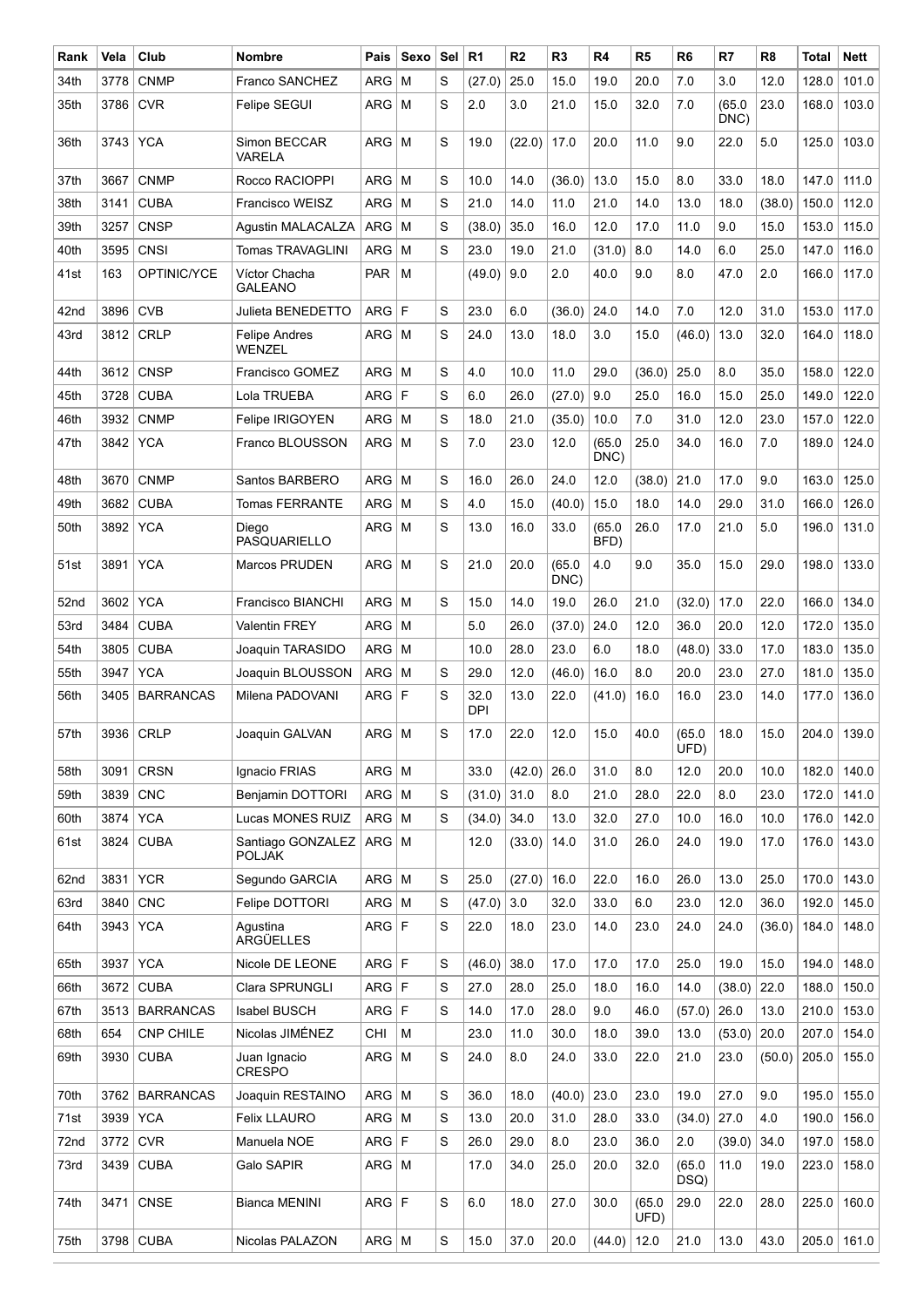| Rank             | Vela     | Club                | <b>Nombre</b>                                    | Pais         | Sexo        | Sel | R <sub>1</sub> | R <sub>2</sub> | R <sub>3</sub>     | R <sub>4</sub> | R <sub>5</sub>     | R <sub>6</sub>     | R7             | R <sub>8</sub>     | Total | Nett  |
|------------------|----------|---------------------|--------------------------------------------------|--------------|-------------|-----|----------------|----------------|--------------------|----------------|--------------------|--------------------|----------------|--------------------|-------|-------|
| 76th             | 1043     | <b>CNN</b>          | Laurencio<br><b>GONZALEZ</b><br><b>MALEVILLE</b> | <b>MEX</b>   | M           |     | 18.0           | 29.0           | 3.0                | 22.0           | (65.0)<br>BFD)     | 65.0<br><b>UFD</b> | 9.0            | 16.0               | 227.0 | 162.0 |
| 77th             | 3750     | <b>YCA</b>          | Rocio<br><b>GUAGLIANONE</b>                      | ARG          | l F         | S   | 28.0           | 46.0           | (52.0)             | 40.0           | 13.0               | 16.0               | 11.0           | 8.0                | 214.0 | 162.0 |
| 78th             | 3878     | <b>YCA</b>          | Facundo PANAL                                    | ARG          | M           | S   | 31.0           | 24.0           | 8.0                | (53.0)         | 24.0               | 22.0               | 37.0           | 16.0               | 215.0 | 162.0 |
| 79th             | 3915     | <b>YCR</b>          | Facundo<br><b>PELLEJERO</b>                      | $ARG$ M      |             | S   | 20.0           | 24.0           | 6.0                | 27.0           | 21.0               | 23.0               | (42.0)         | 42.0               | 205.0 | 163.0 |
| 80th             | 3659     | <b>CNMP</b>         | <b>Violeta STRELLA</b>                           | <b>ARG</b>   | F           | S   | 16.0           | 28.0           | 37.0               | 23.0           | 30.0               | (42.0)             | 20.0           | 10.0               | 206.0 | 164.0 |
| 81st             | 3890     | <b>CNC</b>          | Conrado PEREZ<br><b>TUTOR</b>                    | ARG          | l M         | S   | 18.0           | 30.0           | 11.0               | 13.0           | (39.0)             | 39.0               | 18.0           | 35.0               | 203.0 | 164.0 |
| 82nd             | 3532     | <b>CUBA</b>         | Lucia MINIATI                                    | <b>ARG</b>   | l F         |     | 17.0           | 25.0           | 20.0               | (36.0)         | 25.0               | 15.0               | 30.0           | 33.0               | 201.0 | 165.0 |
| 83rd             | 3589     | <b>CRSN</b>         | Isabella INFANTINO                               | <b>ARG</b>   | F           | S   | 27.0           | 24.0           | (46.0)             | 25.0           | 31.0               | 26.0               | 29.0           | 7.0                | 215.0 | 169.0 |
| 84th             | 3648     | <b>BARRANCAS</b>    | <b>Faustina BUSCH</b>                            | ARG F        |             | S   | 13.0           | 19.0           | 2.0                | (65.0)<br>BFD) | 47.0               | 19.0               | 31.0           | 40.0               | 236.0 | 171.0 |
| 85th             | 3696     | <b>YC STA FE</b>    | Lucia BAIALARDO                                  | <b>ARG</b>   | l F         |     | 28.0           | 37.0           | 13.0               | 4.0            | 27.0               | 32.0               | 36.0           | (39.0)             | 216.0 | 177.0 |
| 86th             | 3827     | <b>PRC</b>          | Renato BASSI                                     | ARG          | м           |     | 37.0           | 21.0           | 18.0               | (52.0)         | 31.0               | 22.0               | 33.0           | 21.0               | 235.0 | 183.0 |
| 87th             | 3844     | <b>CNSE</b>         | Ignacio DEL PERO                                 | ARG          | м           | S   | 20.0           | 10.0           | 22.0               | 29.0           | 40.0               | (44.0)             | 25.0           | 38.0               | 228.0 | 184.0 |
| 88th             | 3132     | <b>CVR</b>          | Daphne PIERSON                                   | <b>ARG</b>   | F           | S   | (45.0)         | 38.0           | 31.0               | 37.0           | 23.0               | 19.0               | 8.0            | 29.0               | 230.0 | 185.0 |
| 89th             | 3665     | <b>CNMP</b>         | Antonio GRIMALDI                                 | ARG          | м           | S   | 34.0           | 40.0           | (48.0)             | 16.0           | 34.0               | 2.0                | 28.0           | 32.0               | 234.0 | 186.0 |
| 90th             | 3923     | <b>YCA</b>          | Julia PANTIN                                     | <b>ARG</b>   | F           | S   | 26.0           | 33.0           | 15.0               | 22.0           | 29.0               | 36.0               | (43.0)         | 26.0               | 230.0 | 187.0 |
| 91st             | 3929     | <b>CNVC</b>         | Luca BOLZANI                                     | ARG          | M           | S   | 50.0           | 13.0           | 19.0               | 13.0           | 19.0               | 28.0               | (65.0)<br>DSQ) | 46.0               | 253.0 | 188.0 |
| 92 <sub>nd</sub> | 3755     | <b>CNSP</b>         | Juan Bartolome CHA<br><b>VACCARI</b>             | ARG M        |             | S   | 29.0           | 25.0           | 15.0               | 30.0           | 20.0               | 40.0               | 34.0           | (41.0)             | 234.0 | 193.0 |
| 93rd             | 3927     | <b>YCA</b>          | Delfina VILARNOVO                                | ARG F        |             | S   | 21.0           | 30.0           | (49.0)             | 32.0           | 34.0               | 18.0               | 40.0           | 20.0               | 244.0 | 195.0 |
| 94th             | 3825     | <b>CRR</b>          | Nicolas CASTELARI<br><b>RIVAS</b>                | ARG M        |             | S   | 22.0           | (65.0)<br>UFD) | 29.0               | 39.0           | 40.0               | 15.0               | 10.0           | 43.0               | 263.0 | 198.0 |
| 95th             | 3864     | <b>CRR</b>          | <b>Blas VARON AMATO</b>                          | ARG          | l M         | S   | 30.0           | 36.0           | 32.0               | 24.0           | (43.0)             | 18.0               | 30.0           | 30.0               | 243.0 | 200.0 |
| 96th             | 3408     | <b>CRSN</b>         | <b>Tiziano BOSCH</b>                             | ARG          | M           | S   | (50.0)         | 34.0           | 34.0               | 17.0           | 21.0               | 37.0               | 32.0           | 26.0               | 251.0 | 201.0 |
| 97th             | 3850     | <b>YCR</b>          | <b>Francisco MAROTTA</b>                         | ARG          | м           | S   | 35.0           | 4.0            | 30.0               | 19.0           | 22.0               | 47.0               | 47.0           | (53.0)             | 257.0 | 204.0 |
| 98th             |          | 3156 CNVC           | Lautaro GIGLI                                    | $ARG$ M      |             |     | 36.0           | (47.0)         | 14.0               | 14.0           | 30.0               | 40.0               | 37.0           | 33.0               | 251.0 | 204.0 |
| 99th             | 3583 YCA |                     | Pedro BIANCHI                                    | $ARG$ M      |             | S   | $(55.0)$ 27.0  |                | 39.0               | 44.0           | 14.0               | 27.0               | 28.0           | 29.0               | 263.0 | 208.0 |
| 100th            | 487      | <b>CNP CHILE</b>    | Trinidad<br><b>FUENZALIDA</b>                    | CHI          | $\mathsf F$ |     | 40.0           | 23.0           | (43.0)             | 32.0           | 31.0               | 41.0               | 14.0           | 30.0               | 254.0 | 211.0 |
| 101st            | 3677     | <b>CVB</b>          | Malena CARMUEGA                                  | ARG F        |             | S   | 44.0           | 12.0           | 38.0               | 28.0           | (48.0)             | 32.0               | 43.0           | 16.0               | 261.0 | 213.0 |
| 102nd            | 3810     | <b>CNMP</b>         | <b>Manuel MARCOZZI</b>                           | $ARG \mid M$ |             | S   | 31.5           | 39.0           | 24.0               | 27.0           | 26.0               | 35.0               | 31.0           | (44.0)             | 257.5 | 213.5 |
| 103rd            | 3876 CNO |                     | Amalia Catalina<br>AREVALO PETRIZ                | ARG F        |             | S   | 38.0           | (65.0)<br>DNC) | 65.0<br><b>DNC</b> | 48.0           | 7.0                | 1.0                | 21.0           | 37.0               | 282.0 | 217.0 |
| 104th            | 3722     | <b>CVLM/OPTINIC</b> | Luciano Ezequiel<br><b>FOUCE</b>                 | $ARG \mid M$ |             | S   | (48.0)<br>DPI) | 41.0           | 42.0               | 20.0           | 19.0               | 39.0               | 32.0           | 24.0               | 265.0 | 217.0 |
| 105th            | 3069     | <b>CRR</b>          | Nicolás PARISI<br>COLÓN                          | $ARG$ M      |             |     | 35.0           | 29.0           | 14.0               | (38.0)         | 22.0               | 27.0               | 28.0           | 65.0<br><b>DNE</b> | 258.0 | 220.0 |
| 106th            | 3624     | <b>YC STA FE</b>    | Emilia BAIALARDO                                 | ARG F        |             | S   | 24.0           | 45.0           | 23.0               | 28.0           | 37.0               | 30.0               | (65.0)<br>UFD) | 35.0               | 287.0 | 222.0 |
| 107th            | 3854     | <b>CNSE</b>         | Juan Felipe<br><b>CHIALINA</b>                   | ARG   M      |             |     | 22.0           | 45.0           | 26.0               | (65.0)<br>UFD) | 65.0<br><b>BFD</b> | 23.0               | 24.0           | 18.0               | 288.0 | 223.0 |
| 108th            | 3581     | OPTINIC/CVLM        | Diego MARTINEZ                                   | $ARG \mid M$ |             | S   | 28.0           | 27.0           | 36.0               | 36.0           | 28.0               | 29.0               | 41.0           | (47.0)             | 272.0 | 225.0 |
| 109th            | 3591     | <b>CRLP</b>         | Catalina VERNA                                   | ARG F        |             | S   | 38.0           | 23.0           | 28.0               | (41.0)         | 41.0               | 33.0               | 25.0           | 38.0               | 267.0 | 226.0 |
| 110th            | 3916 YCA |                     | Olivia RIESGO                                    | ARG F        |             | S   | 32.0           | 33.0           | 29.0               | 25.0           | 37.0               | 35.0               | 36.0           | (44.0)             | 271.0 | 227.0 |
| 111th            | 3920     | $ $ CRSN            | Ivo GARINO                                       | $ARG$ M      |             | S   | 37.0           | 31.0           | 9.0                | 42.0           | (65.0)<br>UFD)     | 50.0               | 39.0           | 21.0               | 294.0 | 229.0 |
| 112th            |          | 3938 CNBB / YCO     | Juan Cruz GARCIA<br><b>QUIROGA</b>               | $ARG$ M      |             |     | 39.0           | 12.0           | 28.0               | 35.0           | 35.0<br>DPI        | 38.0               | (51.0)         | 47.0               | 285.0 | 234.0 |
| 113th            | 3587     | <b>CNMP</b>         | Iñaki FERNANDEZ                                  | $ARG$ M      |             |     | 33.0           | 39.0           | (55.0)             | 37.0           | 35.0               | 53.0               | 19.0           | 20.0               | 291.0 | 236.0 |
| 114th            | 3767     | <b>CNSP</b>         | Milena MUSCIA                                    | ARG F        |             | S   | 12.0           | 36.0           | 41.0               | 37.0           | 34.0               | (65.0)<br>DSQ)     | 47.0           | 31.0               | 303.0 | 238.0 |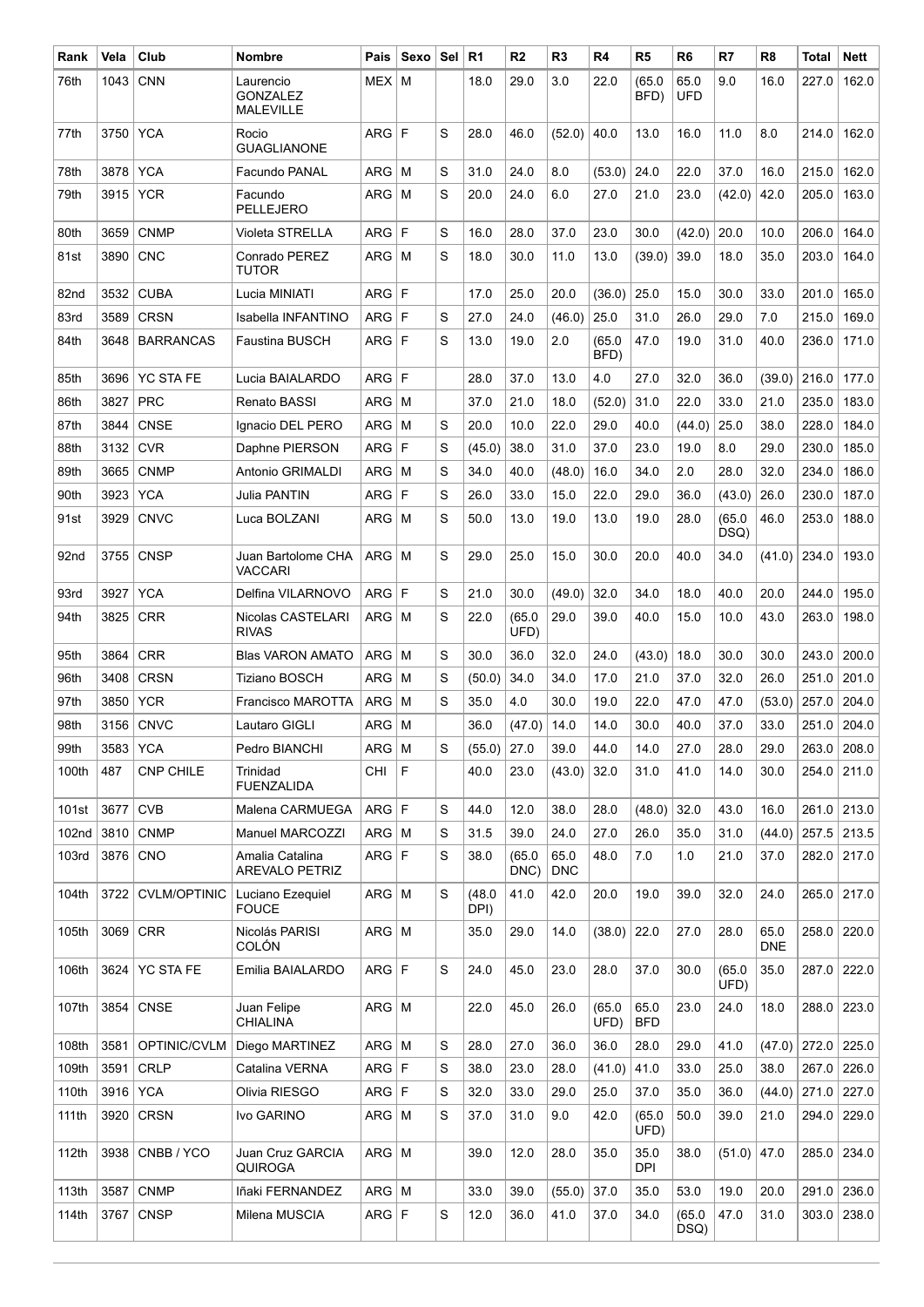| Rank  | Vela       | Club        | <b>Nombre</b>                         | Pais       | Sexo | ∣Sel ∣ | R <sub>1</sub> | R <sub>2</sub>     | R <sub>3</sub>     | R4                 | R <sub>5</sub>     | R <sub>6</sub> | R7                 | R <sub>8</sub> | <b>Total</b>   | Nett  |
|-------|------------|-------------|---------------------------------------|------------|------|--------|----------------|--------------------|--------------------|--------------------|--------------------|----------------|--------------------|----------------|----------------|-------|
| 115th | 3264       | <b>CNMP</b> | Agostina MARELLI<br><b>RAFFO</b>      | <b>ARG</b> | l F  |        | 25.0           | 41.0               | (55.0)             | 25.0               | 50.0               | 27.0           | 49.0               | 21.0           | 293.0          | 238.0 |
| 116th | 3133       | <b>CUBA</b> | Victoria Maria<br>VANNEY              | ARG        | l F  | S      | 40.0           | 30.0               | 35.0               | 34.0               | 32.0               | 28.0           | (45.0)             | 39.0           | 283.0          | 238.0 |
| 117th | 3701       | <b>CVR</b>  | Sebastian GALLI                       | ARG        | M    | S      | 39.0           | 48.0               | 25.0               | (65.0)<br>UFD)     | 65.0<br><b>UFD</b> | 25.0           | 10.0               | 27.0           | 304.0          | 239.0 |
| 118th | 3796       | <b>CUBA</b> | <b>Agustin FREY</b>                   | ARG        | M    |        | 42.0           | 20.0               | 30.0               | 41.0               | 42.0               | (48.0)         | 30.0               | 34.0           | 287.0          | 239.0 |
| 119th | 3822       | <b>YCR</b>  | <b>Franco RUBIN</b>                   | <b>ARG</b> | M    | S      | (53.0)         | 37.0               | 38.0               | 33.0               | 39.0               | 31.0           | 24.0               | 45.0           | 300.0          | 247.0 |
| 120th | 3808       | <b>CNMP</b> | Salvador IOVINE                       | ARG        | M    | S      | 42.0           | 32.0               | 41.0               | 34.0               | 28.0               | 36.0           | (48.0)             | 36.0           | 297.0          | 249.0 |
| 121st | 3243       | <b>CVR</b>  | Marco BRUNETTI                        | ARG        | l M  | S      | (47.0)<br>DPI) | 41.0<br><b>DPI</b> | 43.0<br><b>DPI</b> | 39.0               | 44.0               | 41.0           | 26.0               | 18.0           | 299.0          | 252.0 |
| 122nd | 3715 CNJ   |             | Martina DI<br><b>MASTROGIROLAMO</b>   | ARG F      |      |        | (53.0)         | 36.0               | 42.0               | 27.0               | 35.0               | 30.0           | 42.0               | 40.0           | 305.0          | 252.0 |
| 123rd | 3861       | <b>YCR</b>  | Franco PAGLINI                        | $ARG$ M    |      | S      | 32.0           | 31.0               | 29.0               | 52.0               | 30.0               | (59.0)         | 42.0               | 41.0           | 316.0          | 257.0 |
| 124th | 3645       | <b>CUBA</b> | Sofia GIBERT                          | ARG        | F    |        | 29.0           | 32.0               | 26.0               | 46.0               | 27.0               | (50.0)         | 50.0               | 48.0           | 308.0          | 258.0 |
| 125th | 3719       | <b>YCSF</b> | Ema CAPUTTO                           | ARG F      |      | S      | 39.0           | 48.0               | 45.0               | 47.0               | 29.0               | 10.0           | 41.0               | (51.0)         | 310.0          | 259.0 |
| 126th | 3554       | <b>YCO</b>  | Lucia MORENO                          | ARG F      |      |        | 30.0           | (65.0)<br>UFD)     | 34.0               | 11.0               | 65.0<br><b>UFD</b> | 38.0           | 34.0               | 49.0           | 326.0          | 261.0 |
| 127th | 3791       | <b>CNMP</b> | <b>Manuel ERRALDE</b>                 | ARG        | M    | S      | 41.0           | 45.0               | 32.0               | (50.0)             | 46.0               | 31.0           | 44.0               | 22.0           | 311.0          | 261.0 |
| 128th | 3619       | <b>CNSE</b> | Octavio ORFALI                        | $ARG$ M    |      | S      | (65.0)<br>DNC) | 65.0<br><b>DNC</b> | 65.0<br><b>DNC</b> | 39.0<br><b>DPI</b> | 11.0<br><b>DPI</b> | 41.0           | 9.0                | 33.0           | 328.0          | 263.0 |
| 129th | 3898       | <b>CVB</b>  | Guadalupe IRIBERRI                    | ARG        | l F  | S      | 26.0           | (51.0)             | 47.0               | 35.0               | 42.0               | 34.0           | 38.0               | 46.0           | 319.0          | 268.0 |
| 130th | 3775       | <b>CRSN</b> | <b>Feliciano FRIAS</b>                | <b>ARG</b> | l M  | S      | 54.0           | (58.0)             | 49.0               | 18.0               | 24.0               | 37.0           | 49.0               | 39.0           | 328.0          | 270.0 |
| 131st | 3863       | <b>CNMP</b> | Charo MOSQUERA                        | ARG        | F    | S      | (52.0)         | 43.0               | 45.0               | 26.0               | 33.0               | 47.0           | 44.0               | 34.0           | 324.0          | 272.0 |
| 132nd | 3883       | <b>YCR</b>  | Estanislao PREMOLI                    | ARG        | M    | S      | 43.0           | 46.0               | 44.0               | (57.0)             | 35.0               | 24.0           | 35.0               | 51.0           | 335.0          | 278.0 |
| 133rd | 3813       | <b>CNVC</b> | Delfina MAGGIONI                      | ARG F      |      |        | 44.0           | 44.0               | 38.0               | 30.0               | (65.0)<br>DNC)     | 39.0           | 34.0               | 51.0           | 345.0          | 280.0 |
| 134th | 3470       | <b>YCA</b>  | Ivo ZUVIC                             | <b>ARG</b> | M    | S      | 41.0           | 50.0               | 51.0               | 50.0               | 45.0               | (55.0)         | 35.0               | 9.0            | 336.0          | 281.0 |
| 135th | 3758       | <b>CNVC</b> | Gianluca GRANDI                       | ARG        | М    |        | 35.0           | 40.0               | 48.0               | 43.0               | 48.0               | (52.0)         | 40.0               | 28.0           | 334.0          | 282.0 |
| 136th | 3917       | <b>YCA</b>  | Tomas STENGEL                         | ARG        | M    | S      | (57.0)         | 44.0               | 33.0               | 54.0               | 44.0               | 48.0           | 31.0               | 30.0           | 341.0          | 284.0 |
| 137th | 3857       | <b>CNSE</b> | Franco DUDYCH                         | <b>ARG</b> | M    | S      | 30.0           | 17.0               | 51.0               | (65.0)<br>BFD)     | 54.0               | 56.0           | 40.0               | 40.0           | 353.0          | 288.0 |
| 138th |            | 2942 CRSN   | Angeline DE<br><b>DOMENICO</b>        | ARG F      |      | S      | 45.0           | 43.0               | 53.0               | 39.0               | 24.0               | 38.0           | 46.0               |                | $(54.0)$ 342.0 | 288.0 |
| 139th | $3734$ CVB |             | Ramon FRENE                           | $ARG$ M    |      | S      | 40.0           | 47.0               | 31.0               | 35.0               | 46.0               | 33.0           | 56.0               | (65.0)<br>UFD) | 353.0          | 288.0 |
| 140th |            | 3414 CNSE   | Mailén NOLO<br><b>PEDRAT</b>          | ARG F      |      | S      | 43.0           | 41.0               | 37.0               | 34.0               | 44.0               | 46.0           | (65.0)<br>DNC)     | 49.0           | 359.0          | 294.0 |
| 141st |            | 3603 CUBA   | Tomás Bautista<br>ELÍAS               | $ARG$ M    |      | S      | 34.0           | 35.0               | 39.0               | 26.0               | (65.0)<br>UFD)     | 54.0           | 65.0<br><b>DNC</b> | 42.0           | 360.0          | 295.0 |
| 142nd |            | 2663 YCSF   | Clara DALLA<br><b>FONTANA</b>         | ARG F      |      | S      | 36.0           | 38.0               | 40.0               | 45.0               | 37.0               | (65.0)<br>UFD) | 44.0               | 55.0           | 360.0          | 295.0 |
| 143rd | 3495 RRC   |             | Juan Jose<br><b>RUSTICHELLI</b>       | $ARG$ M    |      |        | (58.0)         | 47.0               | 41.0               | 29.0               | 51.0               | 37.0           | 41.0               | 52.0           | 356.0          | 298.0 |
| 144th | 3766 CNJ   |             | <b>Bruno Javier</b><br><b>BENÍTEZ</b> | $ARG$ M    |      | S      | 42.0           | 39.0               | 46.0               | 19.0               | 47.0               | (58.0)         | 55.0               | 53.0           | 359.0          | 301.0 |
| 145th |            | 3458 CUBA   | Nicolas Augusto<br><b>GAVALDA</b>     | $ARG$ M    |      | S      | 43.0           | $(52.0)$ 47.0      |                    | 46.0               | 42.0               | 43.0           | 39.0               | 45.0           | 357.0          | 305.0 |
| 146th |            | 3490 YCCN   | Felicitas GONZALEZ<br><b>MARTINEZ</b> | ARG F      |      | S      | 44.0           | 46.0               | 47.0               | 65.0<br><b>DNE</b> | (49.0)             | 33.0           | 36.0               | 37.0           | 357.0          | 308.0 |
| 147th | 2696 CVB   |             | Alexander<br><b>MICCICHE</b>          | $ARG$ M    |      | S      | 50.0           | 51.0               | 44.0               | 49.0               | (52.0)             | 52.0           | 46.0               | 19.0           | 363.0          | 311.0 |
| 148th | 3703 YCA   |             | Lucas COZAR                           | $ARG$ M    |      | S      | 33.0           | 54.0               | 43.0               | 40.0               | 41.0               | 45.0           | (55.0)             | 55.0           | 366.0          | 311.0 |
| 149th | 3469       | <b>CUBA</b> | Mirco BOTTICINI                       | $ARG$ M    |      |        | 41.0           | 49.0               | (59.0)             | 42.0               | 47.0               | 49.0           | 35.0               | 48.0           | 370.0          | 311.0 |
| 150th | 3331       | <b>YCSF</b> | Maria Paz<br><b>FERRONATO</b>         | ARG F      |      | S      | 56.0           | 53.0               | 34.0               | 45.0               | (65.0)<br>UFD)     | 30.0           | 51.0               | 46.0           | 380.0          | 315.0 |
| 151st | 3231       | <b>YCO</b>  | Simon ACOSTA                          | $ARG$ M    |      |        | 51.0           | 54.0               | (56.0)             | 42.0               | 33.0               | 49.0           | 45.0               | 45.0           | 375.0          | 319.0 |
| 152nd |            | $3276$ CNBB | <b>Manuel David</b><br><b>SANTOS</b>  | $ARG$ M    |      |        | 37.0           | 50.0               | 35.0               | 46.0               | 41.0               | (60.0)         | 54.0               | 58.0           | 381.0          | 321.0 |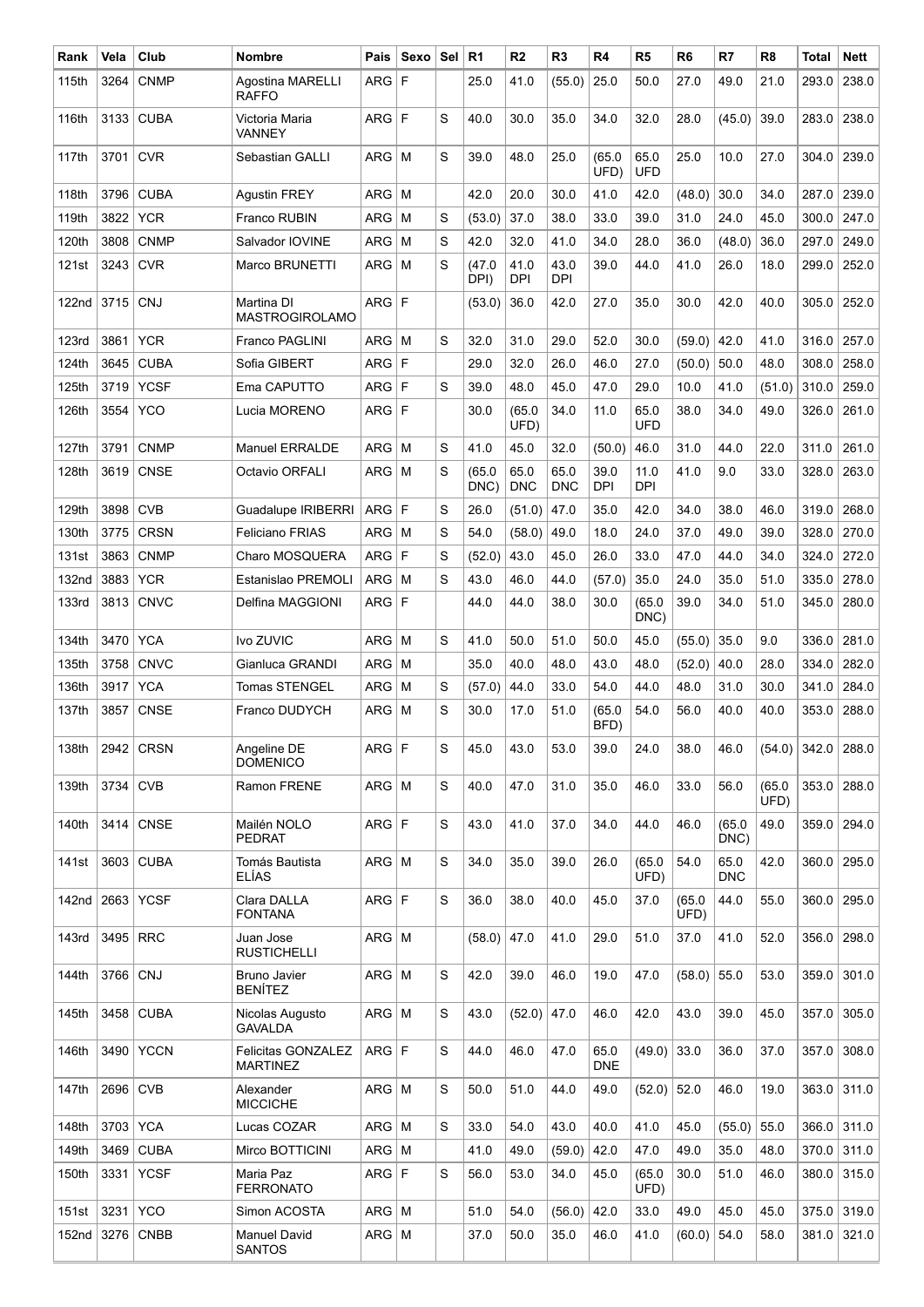| Rank              | Vela       | Club                  | <b>Nombre</b>                                     | Pais       | Sexo | Sel | R <sub>1</sub> | R <sub>2</sub>     | R <sub>3</sub>     | R4                 | R <sub>5</sub>     | R <sub>6</sub>     | R7                 | R <sub>8</sub>     | Total | Nett  |
|-------------------|------------|-----------------------|---------------------------------------------------|------------|------|-----|----------------|--------------------|--------------------|--------------------|--------------------|--------------------|--------------------|--------------------|-------|-------|
| 153rd             | 3558       | <b>CVR</b>            | Luca MAIO                                         | <b>ARG</b> | M    | S   | (58.0)         | 42.0               | 45.0               | 49.0               | 48.0               | 44.0               | 51.0               | 44.0               | 381.0 | 323.0 |
| 154th             | 3083       | <b>CVLM/OPTINIC</b>   | Ignacio SALINAS                                   | <b>ARG</b> | M    |     | 47.0           | 49.0               | 48.0               | 51.0               | 52.0               | 40.0               | (60.0)             | 37.0               | 384.0 | 324.0 |
| 155th             | 3774       | <b>CRSN</b>           | Valentino DE<br><b>DOMENICO</b>                   | $ARG$ M    |      | S   | 52.0           | 49.0               | (57.0)             | 48.0               | 54.0               | 28.0               | 46.0               | 50.0               | 384.0 | 327.0 |
| 156th             | 3801       | <b>CUBA</b>           | Delfina PALAZON                                   | ARG        | l F  | S   | 47.5           | 55.0               | (58.0)             | 38.0               | 43.0               | 44.0               | 52.0               | 52.0               | 389.5 | 331.5 |
| 157th             | 3535       | <b>CNN</b>            | Galo ALVAREZ<br><b>MILLET</b>                     | <b>ARG</b> | l M  | S   | 49.0           | 52.0               | 43.0               | (65.0)<br>DNC)     | 53.0               | 47.0               | 38.0               | 56.0               | 403.0 | 338.0 |
| 158th             | 3444       | <b>CRLP</b>           | Justo Manuel<br><b>GONZALEZ</b>                   | $ARG$ M    |      |     | (59.0)         | 58.0               | 53.0               | 38.0               | 43.0               | 46.0               | 52.0               | 50.0               | 399.0 | 340.0 |
| 159th             | 3504       | <b>CVR</b>            | <b>Francisco WIDEL</b>                            | $ARG$ M    |      | S   | 48.0           | 53.0               | 49.0               | 55.0               | 38.0               | 42.0               | 57.0               | (65.0)<br>DNC)     | 407.0 | 342.0 |
| 160th             | 3717       | <b>CNMP</b>           | Josefina<br>CAPIZZANO                             | ARG F      |      | S   | 46.0           | 50.0               | 51.0               | 43.0               | (65.0)<br>UFD)     | 51.0               | 48.0               | 53.0               | 407.0 | 342.0 |
| 161st             |            | 3070 CRLP             | Juan Ignacio<br><b>BOROBIA</b><br><b>PEDERIVA</b> | $ARG$ M    |      | S   | (60.0)         | 43.0               | 56.0               | 56.0               | 51.0               | 56.0               | 54.0               | 27.0               | 403.0 | 343.0 |
| 162nd             | 3605       | <b>YCA</b>            | Paz COURREGES                                     | ARG F      |      |     | 53.0           | 42.0               | 50.0               | 48.0               | (57.0)             | 51.0               | 48.0               | 52.0               | 401.0 | 344.0 |
| <b>163rd</b>      | 3063       | <b>CNMP</b>           | <b>Bautista ROJAS</b><br>LANDABURU                | $ARG$ M    |      |     | 60.0           | 59.0               | 60.0               | 47.0               | (65.0)<br>UFD)     | 29.0               | 43.0               | 47.0               | 410.0 | 345.0 |
| 164th             | 3711       | <b>YCCN</b>           | Jose Maria<br><b>CAGLIOLO</b><br><b>MACAGNI</b>   | $ARG$ M    |      | S   | 51.0           | (65.0)<br>DNC)     | 65.0<br><b>DNC</b> | 53.0               | 65.0<br><b>DNC</b> | 45.0               | 32.0               | 42.0               | 418.0 | 353.0 |
| 165th             | 3795       | <b>CUBA</b>           | Joaquin CASTEX                                    | <b>ARG</b> | l M  |     | 49.0           | 55.0               | 33.0               | 53.0               | 53.0               | (57.0)             | 53.0               | 57.0               | 410.0 | 353.0 |
| 166th             | 3724       | <b>CVR</b>            | Mateo SEGUI                                       | <b>ARG</b> | M    |     | 55.0           | 52.0               | 53.0               | (59.0)             | 52.0               | 50.0               | 37.0               | 54.0               | 412.0 | 353.0 |
| 167th             | 3922       | <b>YCA</b>            | Celeste PARINI                                    | ARG F      |      | S   | 56.0           | 51.0               | 55.0               | (65.0)<br>UFD)     | 56.0               | 55.0               | 50.0               | 32.0               | 420.0 | 355.0 |
| 168th             | 3196       | <b>CNN</b>            | Carla STANKIEVICH                                 | ARG F      |      | S   | (56.0)         | 53.0               | 54.0               | 51.0               | 50.0               | 51.0               | 49.0               | 48.0               | 412.0 | 356.0 |
| 169th             | 2796       | <b>CNN</b>            | Federico SIRONI                                   | <b>ARG</b> | l M  |     | 55.0           | 56.0               | 54.0               | 43.0               | 45.0               | 54.0               | (58.0)             | 54.0               | 419.0 | 361.0 |
| 170th             | 3481       | <b>CVR</b>            | <b>Helena RASINES</b>                             | <b>ARG</b> | l F  | S   | 54.0           | 54.0               | 50.0               | 44.0               | 49.0               | (57.0)             | 53.0               | 57.0               | 418.0 | 361.0 |
| 171st             | 3333       | <b>CNN</b>            | Luciano SIRONI                                    | ARG        | M    |     | 54.0           | 44.0               | 50.0               | 54.0               | (65.0<br>BFD)      | 43.0               | 65.0<br><b>UFD</b> | 58.0               | 433.0 | 368.0 |
| 172nd             | 3895       | CNAS                  | Lara FERNANDEZ<br>SOTO                            | ARG        | IF.  |     | 57.0           | 56.0               | 44.0               | 47.0               | (65.0)<br>DNC)     | 52.0               | 59.0               | 55.0               | 435.0 | 370.0 |
| 173 <sub>rd</sub> | 3467       | <b>CVR</b>            | <b>Bruno PIERSON</b>                              | $ARG$ M    |      |     | $(59.0)$ 57.0  |                    | 52.0               | 56.0               | 45.0               | 53.0               | 52.0               | 57.0               | 431.0 | 372.0 |
| 174th             | 3644       | <b>CNYDRT</b>         | Francisca ASTIZ                                   | ARG F      |      |     | 51.0           | 56.0               | 56.0               | 45.0               | 54.0               | 54.0               | 59.0               | (60.0)             | 435.0 | 375.0 |
| 175th             | 3340       | <b>CUBA</b>           | Julieta VILATE                                    | ARG F      |      |     | (57.0)         | 57.0               | 57.0               | 49.0               | 55.0               | 56.0               | 54.0               | 49.0               | 434.0 | 377.0 |
| 176th             | $3212$ CVB |                       | Francisco<br><b>ESCOFFIER</b>                     | $ARG$ M    |      | S   | 52.0           | 48.0               | 54.0               | 52.0               | 56.0               | 58.0               | (65.0)<br>DNC)     | 59.0               | 444.0 | 379.0 |
| 177th             | 3856 CVB   |                       | Julieta BERINI                                    | ARG F      |      | S   | (65.0)<br>DNC) | 55.0               | 58.0               | 55.0               | 53.0               | 55.0               | 50.0               | 56.0               | 447.0 | 382.0 |
| 178th             | 3623 YCR   |                       | Tomas RODRIGUEZ<br>ARAYA                          | $ARG$ M    |      | S   | 58.0           | 57.0               | 52.0               | 51.0               | 55.0               | (59.0)             | 58.0               | 58.0               | 448.0 | 389.0 |
| 179th             | 3060 CNN   |                       | Lucia BILBAO                                      | ARG F      |      | S   | 61.0           | 60.0               | 63.0               | (65.0)<br>DNC)     | 50.0               | 53.0               | 45.0               | 59.0               | 456.0 | 391.0 |
| 180th             | 3461       | CNAS                  | Ciro IGUERATEGUI                                  | ARG M      |      |     | 45.0           | 58.0               | (65.0)<br>DNC)     | 65.0<br><b>DNC</b> | 65.0<br><b>DNC</b> | 49.0               | 57.0               | 56.0               | 460.0 | 395.0 |
| 181st             |            | 2882 YCCN             | Pedro ROSITO                                      | ARG M      |      |     | (65.0)<br>DNC) | 59.0               | 59.0               | 58.0               | 51.0               | 45.0               | 65.0<br><b>UFD</b> | 60.0               | 462.0 | 397.0 |
| 182nd             |            | 3880 CUBA             | <b>Tobias LOPEZ</b><br>POZZO                      | ARG M      |      |     | 48.0           | 32.0               | 62.0               | (65.0)<br>DNC)     | 65.0<br><b>DNC</b> | 65.0<br><b>DNC</b> | 65.0<br><b>DNC</b> | 65.0<br><b>DNC</b> | 467.0 | 402.0 |
| 183 <sub>rd</sub> | 687        | <b>CNP CHILE</b>      | Facundo ALFARO                                    | CHI        | м    |     | (65.0)<br>DNC) | 61.0               | 61.0               | 50.0               | 57.0               | 60.0               | 56.0               | 61.0               | 471.0 | 406.0 |
| 184th             | 3434       | <b>CUBA</b>           | Joaquin VILATE                                    | ARG M      |      |     | (65.0)<br>DNC) | 65.0<br><b>DNC</b> | 65.0<br><b>DNC</b> | 57.0               | 49.0               | 65.0<br><b>DNC</b> | 65.0<br><b>DNC</b> | 65.0<br><b>DNC</b> | 496.0 | 431.0 |
| 185th             | 3819 CNZ   |                       | Martina KITTL                                     | ARG F      |      |     | (65.0)<br>DNC) | 65.0<br><b>DNC</b> | 65.0<br><b>DNC</b> | 65.0<br><b>DNC</b> | 65.0<br><b>DNC</b> | 65.0<br><b>DNC</b> | 65.0<br><b>DNC</b> | 65.0<br><b>DNC</b> | 520.0 | 455.0 |
| 185th             |            | 3820   YC Entrerriano | Martina Luz<br><b>HORMAIZTEGUI</b>                | ARG F      |      |     | (65.0)<br>DNC) | 65.0<br><b>DNC</b> | 65.0<br><b>DNC</b> | 65.0<br><b>DNC</b> | 65.0<br><b>DNC</b> | 65.0<br><b>DNC</b> | 65.0<br><b>DNC</b> | 65.0<br><b>DNC</b> | 520.0 | 455.0 |
| 185th             |            | 3510 CNSP             | Lucio FENOUIL                                     | $ARG$ M    |      |     | (65.0)<br>DNC) | 65.0<br><b>DNC</b> | 65.0<br><b>DNC</b> | 65.0<br><b>DNC</b> | 65.0<br><b>DNC</b> | 65.0<br><b>DNC</b> | 65.0<br><b>DNC</b> | 65.0<br><b>DNC</b> | 520.0 | 455.0 |